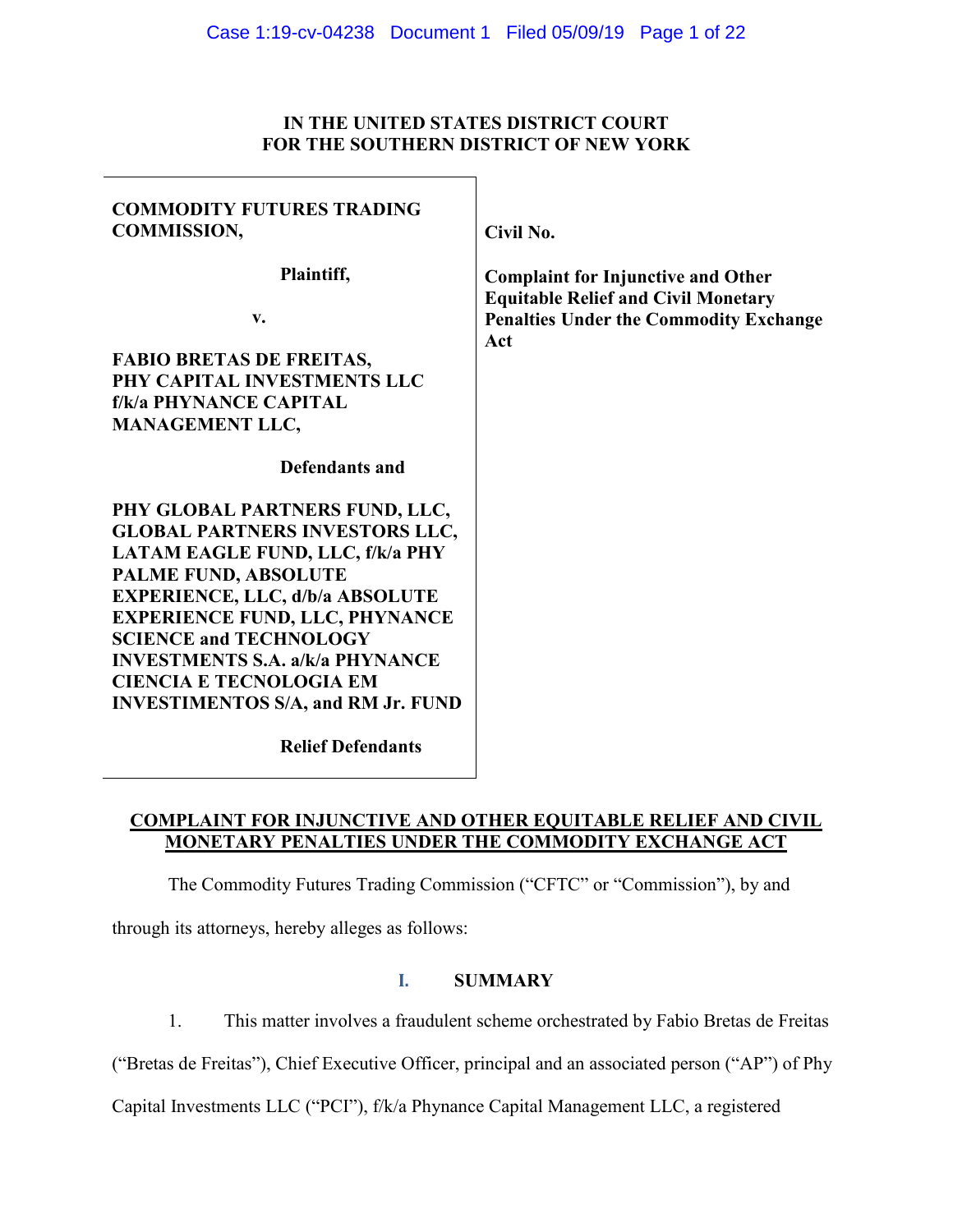#### Case 1:19-cv-04238 Document 1 Filed 05/09/19 Page 2 of 22

commodity pool operator ("CPO") and commodity trading advisor ("CTA"), that operated at least three commodity pools, Phy Global Partners Fund LLC ("PGP Fund"),Global Partners Investors LLC "(GPI Fund "),and Latam Eagle Fund, f/k/a Phy Palme Fund ("LEF Fund"), and two managed funds, Absolute Experience, LLC also doing business as Absolute Experience Fund, LLC ("AEF") and RM Jr. Fund (collectively, the "Funds") through which Bretas de Freitas and PCI defrauded at least sixteen commodity pool participants who collectively invested at least \$1,300,000, and at least two managed fund holders who invested \$6,500,000 to trade commodity futures contracts on U.S. futures exchanges.

2. From at least March 2016 to the present (the "Relevant Period"), Bretas de Freitas and PCI fraudulently solicited pool participants and a managed fund holder (collectively, "clients") and prospective clients by making material misrepresentations to them and failing to disclose material facts regarding the operation and performance of their commodity pools and managed fund. The Defendants falsely represented to prospective clients and clients that the Funds used "Managed Futures" to invest in U.S. markets and utilized proprietary software called SOPhyA, which was overseen by the "Guardian," additional proprietary software that continuously analyzed the performance of SOPhyA, and automatically stopped trading to ensure the safety of investments. Under the direction of Bretas de Freitas, PCI created promotional material touting that the PGP Fund's rate of return trading futures from February 2016 through November 2017 was 49.05%. In fact, the Funds never traded commodity futures in U.S. markets and the only commodity accounts traded by Bretas de Freitas and PCI on U.S. exchanges were a PCI proprietary trading account and a managed account in the name of a PCI employee and his wife. The PCI account incurred losses of over \$85,000, and the managed account earned a net profit of less than \$150.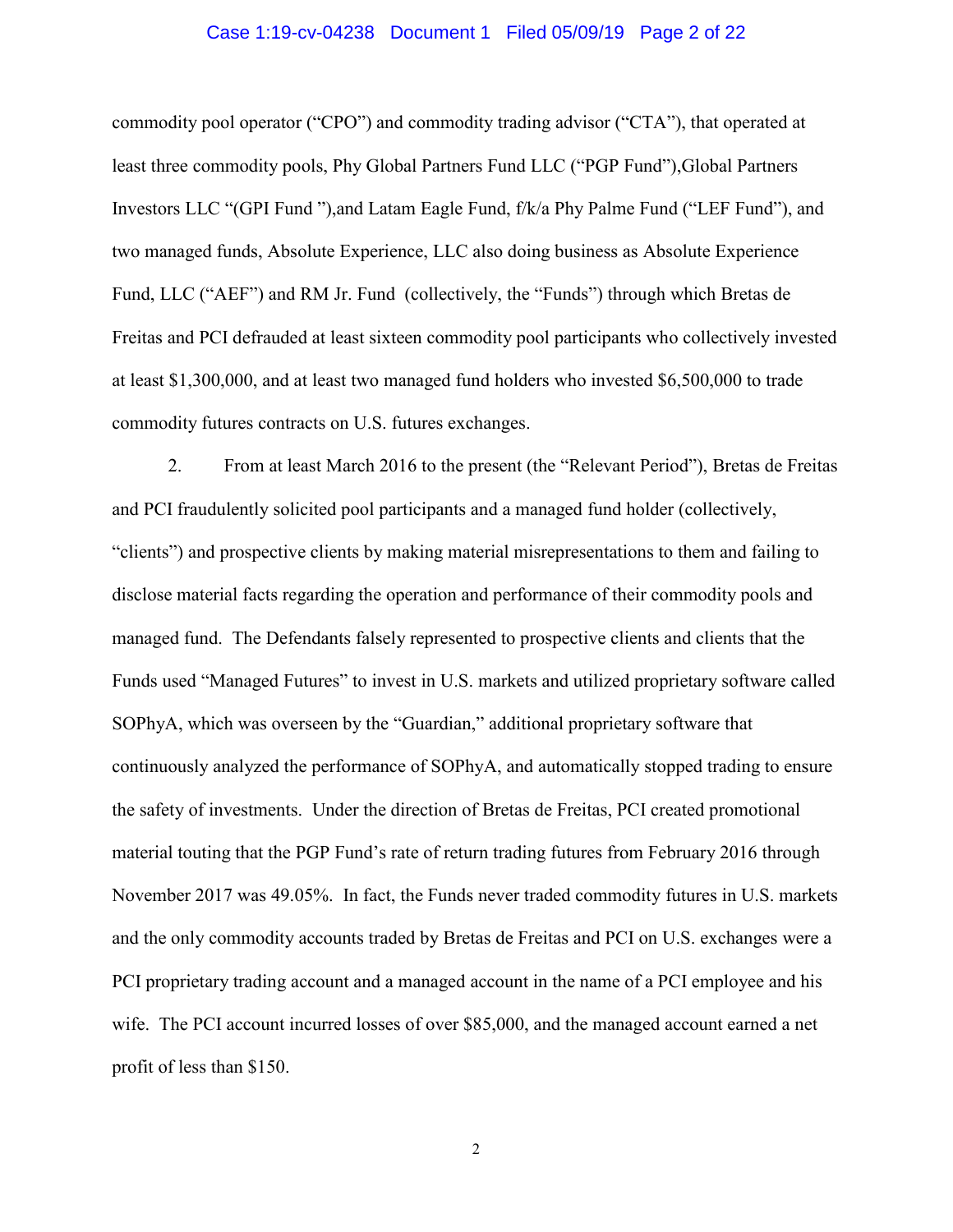#### Case 1:19-cv-04238 Document 1 Filed 05/09/19 Page 3 of 22

3. To conceal their fraudulent scheme, Defendants sent clients false account statements showing that the clients' accounts were earning profits trading commodity futures, when, in fact, clients' funds were never traded by Bretas de Freitas or PCI, and instead were misappropriated by these Defendants. During the Relevant Period, although Bretas de Freitas and PCI received more than \$6,500,000 in investor funds, only \$155,000 was ever put into any trading account and the balance was either misappropriated for non-trading uses or returned to other investors in a manner akin to a Ponzi scheme.

4. Additionally, in early November 2017, the National Futures Association ("NFA"), the self-regulatory organization for the U.S. derivatives industry, commenced an examination of PCI, a registered CPO and CTA. During the examination, Bretas de Freitas, an AP, principal, and Chief Executive Officer of PCI, falsely represented to NFA staff that: i) the PGP Fund was a private equity fund created to develop intellectual property to be sold to other businesses; ii) the PGP Fund had extended over \$700,000 in loans to him and PCI; iii) he would pay back all purported PGP Fund loans by June 8, 2018, and he would remove himself from the PGP Fund and have no further ownership in the Fund; and iv) after June 8, 2018, that he had repaid the purported PGP Fund loans. Bretas de Freitas also showed NFA staff checks purportedly representing those repayments.

5. Moreover, Bretas de Freitas set up a fictitious email account and led NFA staff to believe that they were communicating with a purported PGP Fund lender. In fact, Bretas de Freitas used the account to impersonate the purported lender and to falsely communicate to NFA staff that the purported loan was "for the company [PGP] use [sic] with some on-going projects and temporary needs from Fabio." Accordingly, by these misrepresentations and those described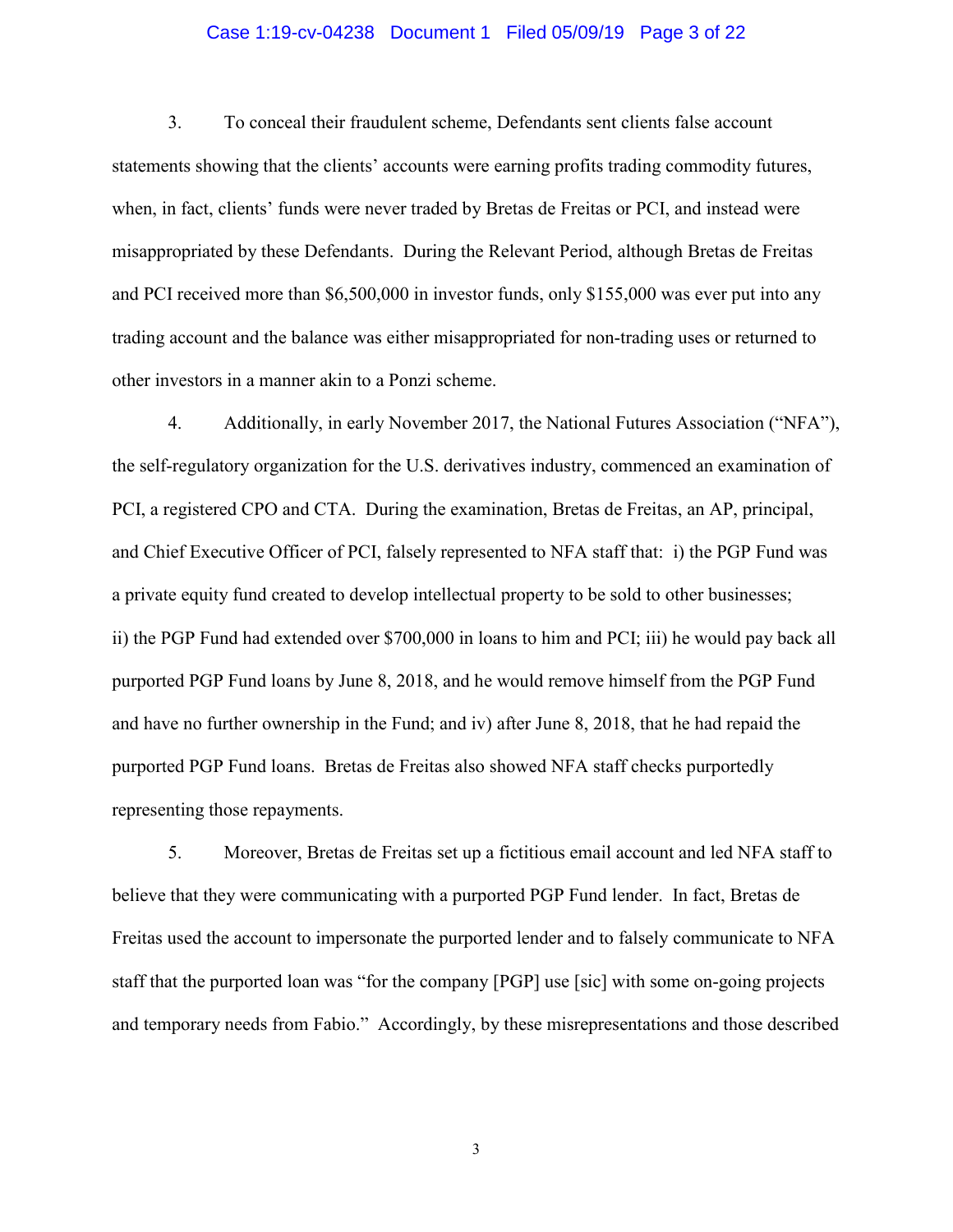#### Case 1:19-cv-04238 Document 1 Filed 05/09/19 Page 4 of 22

in Paragraph 4 above, Bretas de Freitas provided false, fictitious, and fraudulent statements to NFA, a registered futures association.

6. By virtue of this conduct and the conduct further described herein, Defendants have engaged, are engaging in, or are about to engage in fraud in violation of Sections 4b(a)(2)(A)-(C), 4*o*(1), and 9(a)(4) of the Commodity Exchange Act (the "Act"), 7 U.S.C. §§ 6b(a)(2)(A)-(C), 6*o*(1), 13(a)(4) (2012). Bretas de Freitas controlled PCI, and failed to act in good faith or knowingly induced, directly or indirectly, its violations, and therefore is liable for its violations as a controlling person pursuant to Section 13(b) of the Act, 7 U.S.C. § 13c(b) (2012).

7. Accordingly, pursuant to Section 6c of the Act, 7 U.S.C. § 13a-1 (2012), the Commission brings this action to enjoin such acts and practices, and compel compliance with the provisions of the Act. In addition, the Commission seeks civil penalties, an accounting, restitution, disgorgement, rescission, and such other statutory and equitable relief as the Court may deem necessary or appropriate under the circumstances.

#### **II. JURISDICTION AND VENUE**

8. This Court has jurisdiction over this action under 28 U.S.C. § 1331 (2012) (federal question jurisdiction) and 28 U.S.C. § 1345 (2012) (district courts have original jurisdiction over civil actions commenced by the United States or by any agency expressly authorized to sue by Act of Congress). Section 6c(a) of the Act, 7 U.S.C. § 13a-1(a) (2012), authorizes the CFTC to seek injunctive and other relief against any person whenever it appears to the CFTC that such person has engaged, is engaging, or is about to engage in any act or practice constituting a violation of any provision of the Act or any rule, regulation, or order thereunder.

9. Venue properly lies with this Court pursuant to Section 6c of the Act, 7 U.S.C.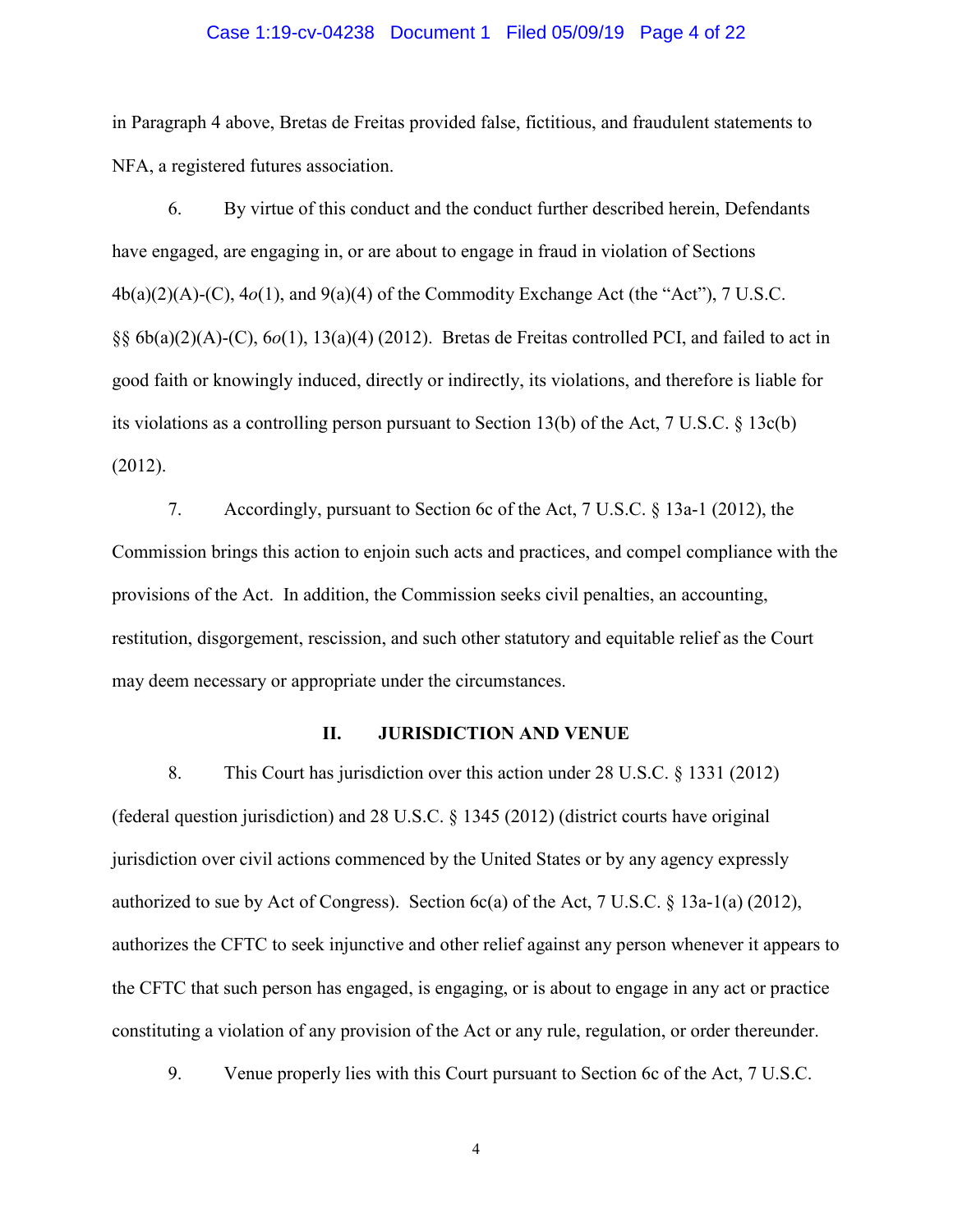§ 13a-1(e) (2012), in that Defendants are found in and/or transacted business in this District, and the acts and practices in violation of the Act have occurred, are occurring, or are about to occur within this District.

## **III. THE PARTIES**

#### **PLAINTIFF**

10. **Plaintiff Commodity Futures Trading Commission** is an independent federal regulatory agency that is charged by Congress with the administration and enforcement of the Act and the Commission Regulations promulgated thereunder (the "Regulations"), 17 C.F.R. pts. 1-190 (2018).

#### **DEFENDANTS**

11. Defendant **Fabio Bretas de Freitas** is 53years old and has resided in Miami, Florida. On December 7, 2018, he was arrested on federal charges of wire fraud, bank fraud, commodities fraud, and aggravated identity theft and is currently being held at the Federal Bureau of Prisons in the Metropolitan Correctional Center in New York, New York. He has been registered with the Commission as a principal of PCI, a registered CPO and CTA, from January 2010 through November 2013 and from September 2014 through the present as both a principal and AP of PCI.

## 12. Defendant **Phy Capital Investments LLC, f/k/a Phynance Capital**

**Management LLC**, located in Miami, Florida, is a Delaware limited liability company created on June 4, 2015. PCI was registered with the Commission as a CPO and CTA between April 2010 and November 2013, then again since September 2014.

## **RELIEF DEFENDANTS**

13. **Phy Global Partners Fund LLC, Latam Eagle Fund, LLC, f/k/a Phy Palme**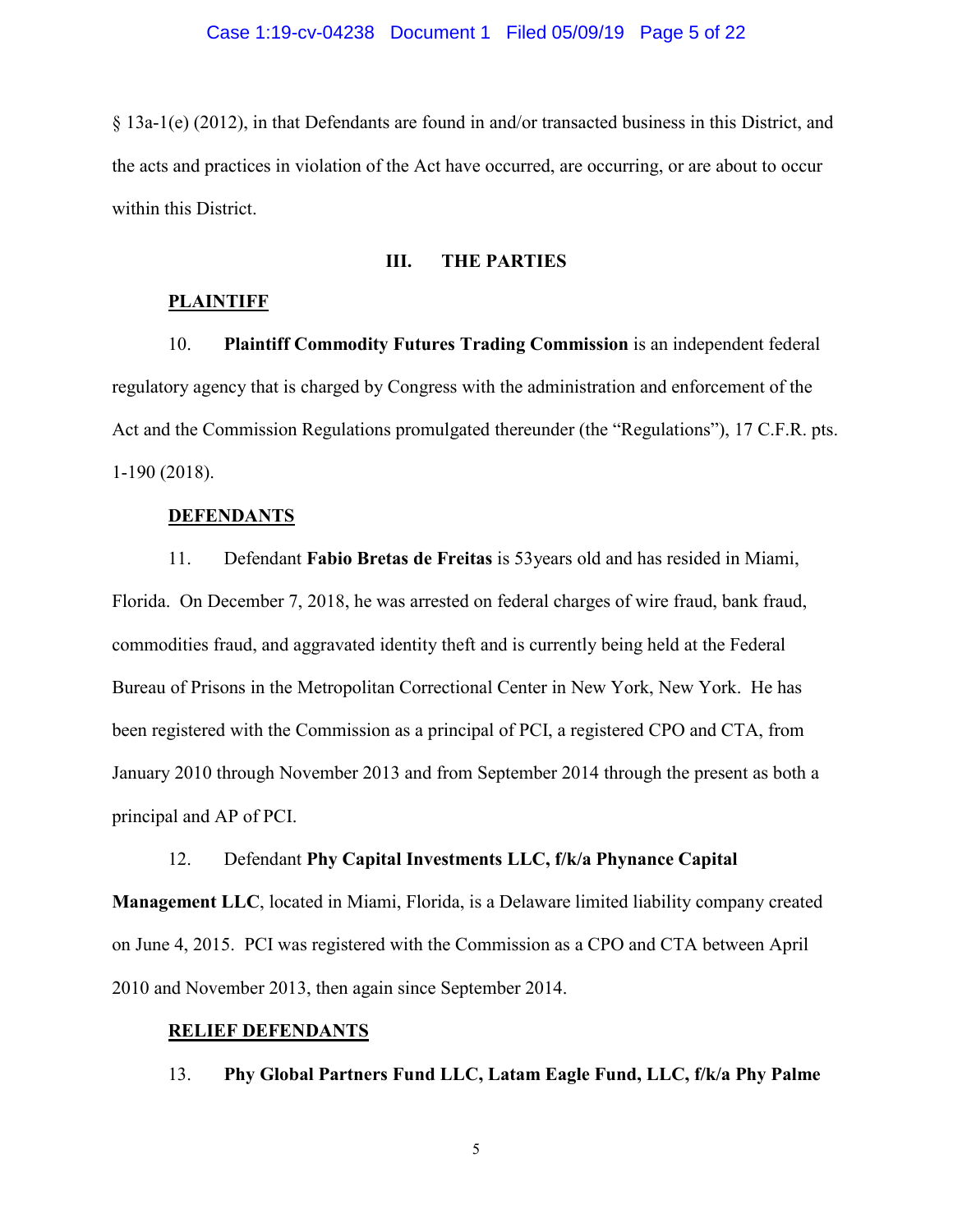#### Case 1:19-cv-04238 Document 1 Filed 05/09/19 Page 6 of 22

**Fund and Global Partners Investors LLC** are commodity pools, and **Absolute Experience, LLC also doing business as Absolute Experience Fund, LLC** and **RM Jr. Fund** are managed funds located in Miami, Florida, all operated by PCI. **Phynance Science and Technology Investments S.A a/k/a Phynance Ciencia E Tecnologia Em Investimentos S/A** is located in São Paulo, Brazil and received Latam Eagle Fund, LLC, f/k/a Phy Palme Fund and RM Jr. Fund funds. Phy Global Partners Fund LLC is a Florida limited liability company that was created on February 17, 2016. Latam Eagle Fund, LLC, f/k/a Phy Palme Fund is a Delaware limited liability company that was formed on March 8, 2017. Global Partners Investors LLC is a Delaware limited liability company created on May 2, 2018. Absolute Experience, LLC is a Delaware limited liability corporation created on October 24, 2017. RM Jr. Fund, LLC is a Delaware LLC formed on January 1, 2017. Each of these funds received client funds intended to be invested in trading commodity futures contracts that were instead misappropriated by Bretas de Freitas and PCI.

#### **RELATED ENTITIES**

14. Bretas de Freitas also formed a number of other related companies and funds in Brazil and the United States: Absoluta Experiencia, LTDA, Absoluta Experience Ltd., Alpha Centuria Fund Partners LLC, Alpha Centuria Offshore Fund, SPC, Alpha Centuria Series Fund, LP, Phy Emerging Markets Fund, LLC, , SOPhyA Global Macro Fund, LLC, Santa Fe Trail Participacoes S.A and Phy Global Opportunities Fund. Bretas de Freitas distributed promotional material to at least one client that touted a return on investment of over 150% between December 2010 and March 2016 in the Phy Global Opportunities Fund in Brazil.

15. The National Futures Association is a futures association registered with the Commission pursuant to Section 17 of the Act, 7 U.S.C. § 21 (2012). Membership in the NFA is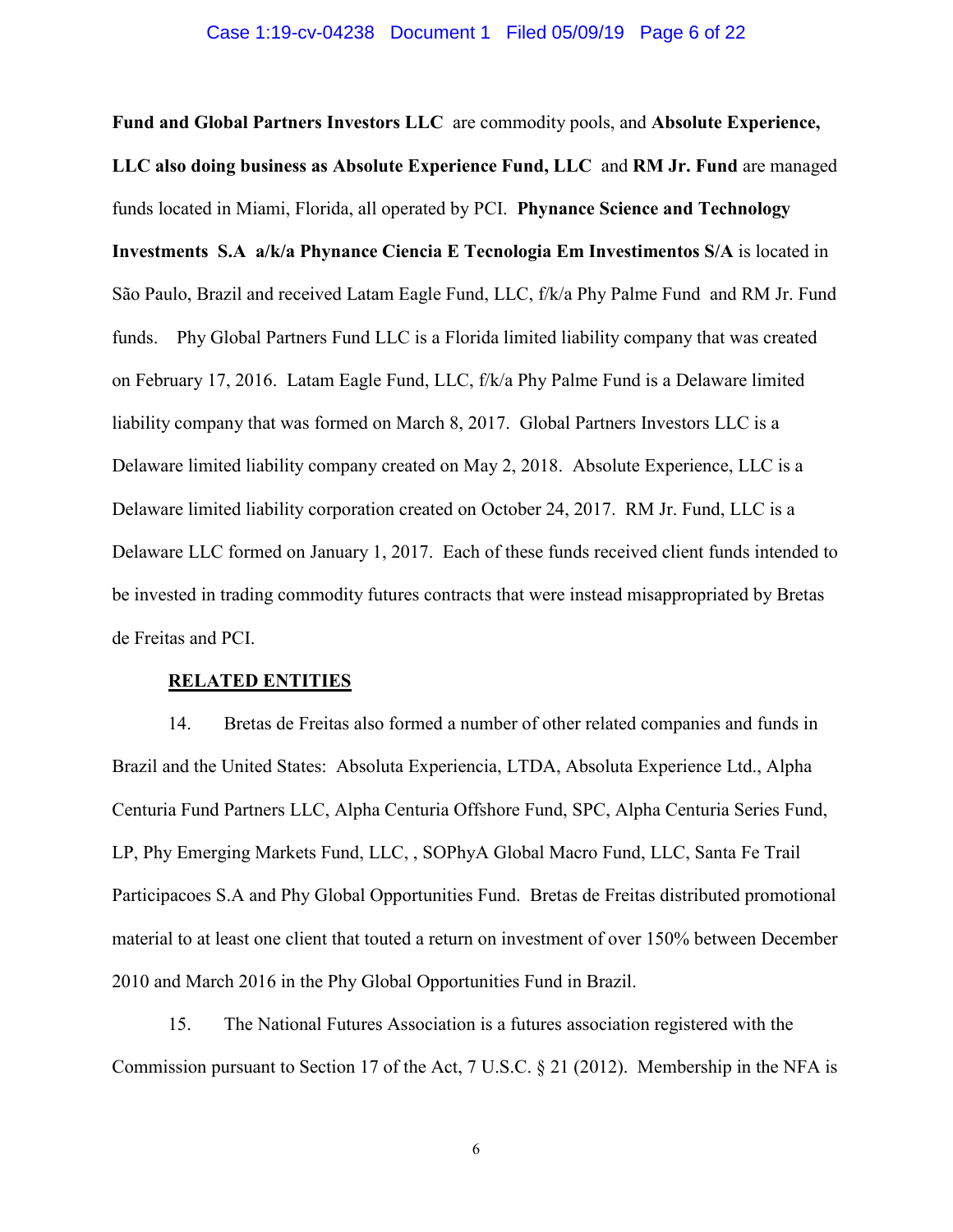#### Case 1:19-cv-04238 Document 1 Filed 05/09/19 Page 7 of 22

mandatory for all persons and entities conducting business with the public in the U.S. futures industry, including CPOs and APs of CPOs. Pursuant to its official duties as a registered futures association, the NFA has developed a body of rules to safeguard market integrity, protect investors from fraud, and help futures entities and their APs meet regulatory responsibilities. NFA members are subject to examinations and investigations by the NFA to ensure compliance with NFA rules, the Act, and Commission Regulations. Cooperation and candor by NFA members with NFA compliance and examination staff are critical to the NFA's ability to discharge its obligations as a registered futures association to, among other things, protect members of the public from persons or entities unlawfully soliciting customers, accepting customer orders, or exercising trading discretion on behalf of customers.

#### **IV. FACTS**

#### Statutory Background

16. A "commodity pool" is defined in Regulation  $4.10(d)(1)$ , 17 C.F.R. §  $4.10(d)(1)$ (2018), as any investment trust, syndicate, or similar form of enterprise operated for the purpose of trading commodity interests.

17. A "commodity pool operator" is defined in Section 1a(11) (A) of the Act, 7 U.S.C.  $\S$  1(a)(11)(A) (2012), as any person engaged in a business that is of the nature of a commodity pool, investment trust, syndicate, or similar form of enterprise, and who, in connection therewith, solicits, accepts or receives from others, funds, securities, or property, either directly or through capital contributions, the sale of stock or other forms of securities or otherwise, for the purpose of trading in commodity interests.

18. An "associated person of a commodity pool operator" is defined in Regulation 1.3, 17 C.F.R. § 1.3 (2018), in relevant part, as any natural person who is associated with a CPO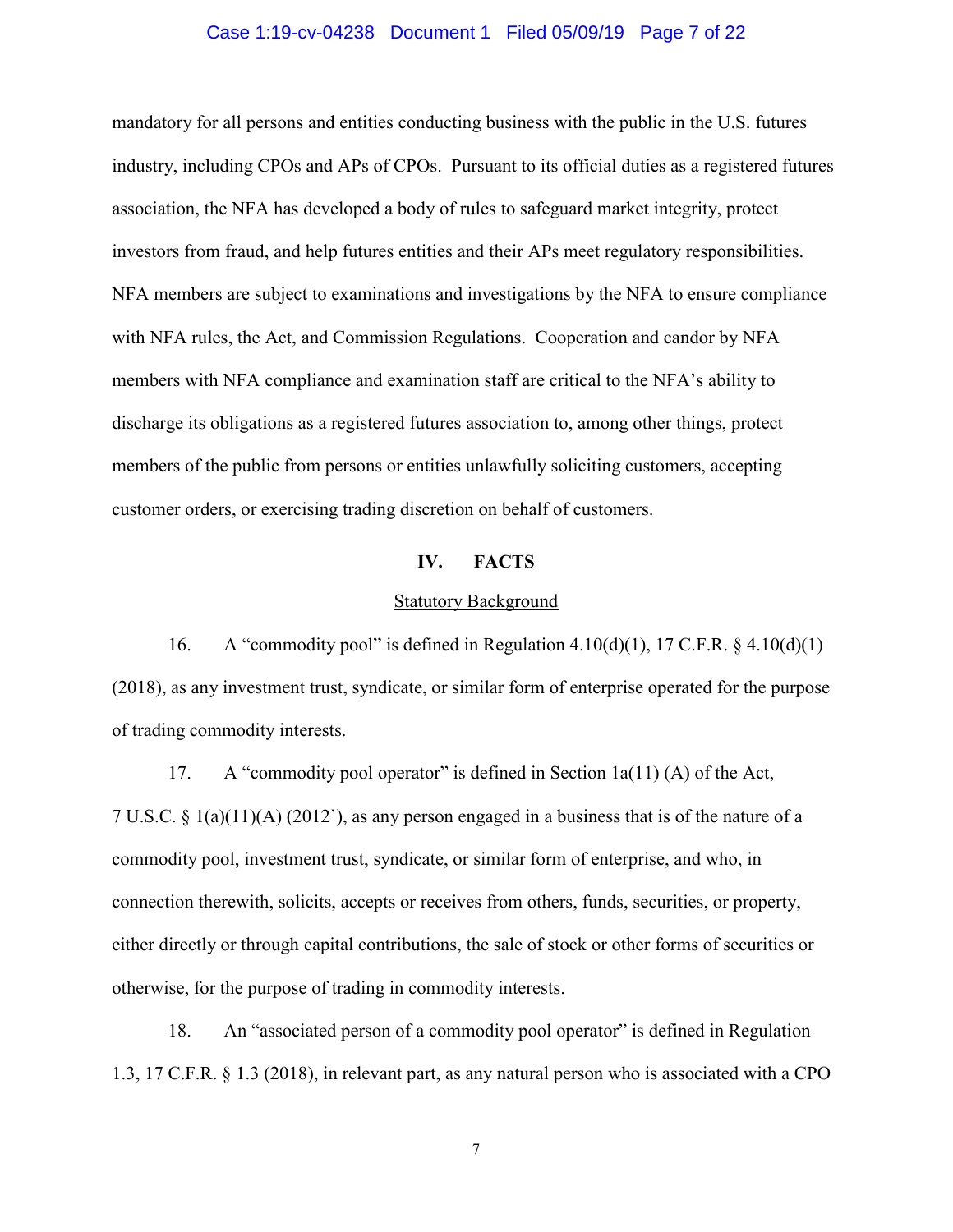#### Case 1:19-cv-04238 Document 1 Filed 05/09/19 Page 8 of 22

as: a partner, officer, employee, consultant, or agent to a CPO (or any natural person occupying a similar status or performing similar functions), in any capacity which involves (i) the solicitation of funds, securities or property for a participation in a commodity pool or (ii) the supervision of any person or persons so engaged.

19. A "participant" is defined in Regulation 4.10(c), 17 C.F.R. § 4.10(c) (2018), as any person who has any direct financial interest in a commodity pool.

20. A "commodity trading advisor" is defined in 7 U.S.C.  $\S$  1(a)(12)(A), in relevant part, as any person who for compensation or profit engages in the business of advising others, as to the value of or advisability of trading in any contract of sale of a commodity for future delivery."

21. An "associated person of a commodity trading advisor" is defined in 17 C.F.R. § 1.3, in relevant part as any natural person who is associated with a CTA as: a partner, officer, employee, consultant or agent to a CTA (or any natural person occupying a similar status or performing similar functions), in any capacity which involves (i) the solicitation of a client's or prospective client's discretionary account or (ii) the supervision of any person or persons so engaged.

# Bretas de Freitas and PCI Fraudulently Solicited Pool Participants and at Least Two Managed Fund Holders

22. From the time Bretas de Freitas and PCI began soliciting for their commodity pools and managed funds, in March of 2016 through the present, they attracted at least twelve participants in the PGF Fund, at least four participants in the Latam Eagle Fund, LLC, f/k/a Phy Palme Fund, and at least two managed fund holders. Bretas de Freitas and PCI solicited clients and prospective clients from the Brazilian community in Miami, Florida, in particular from Bretas de Freitas' church groups.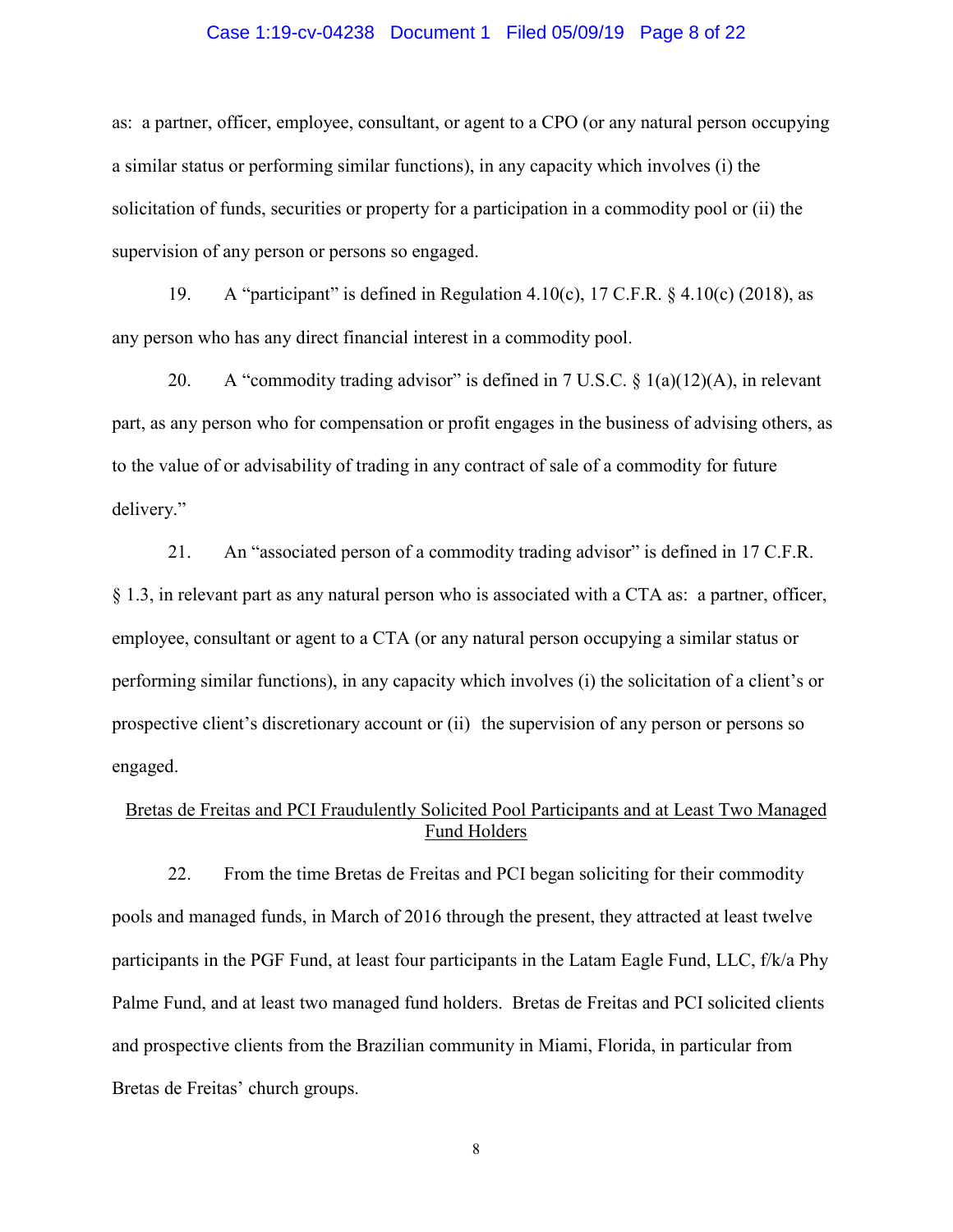#### Case 1:19-cv-04238 Document 1 Filed 05/09/19 Page 9 of 22

23. Bretas de Freitas and PCI's promotional materials represented that their Funds invested in U.S. markets and utilized proprietary software called SOPhyA, which was "overseen by the 'Guardian,' an external proprietary software that analyzes continuously the behavior and performance of SOPhyA," and has the authority to automatically stop any trading to "keep our investments safe." Private placement memoranda distributed to clients in the PGP Fund and the LEF Fund also stated that the commodity pools' investment objective would be "capital appreciation through trading in commodity interests."

24. Promotional materials that PCI created under the direction of Bretas de Freitas for the PGP Fund represented that the PGP Fund's rate of return trading commodity futures from February 2016 through November 2017 was 49.05%.

25. Similarly, when soliciting a participant for AEF, Defendant Bretas de Freitas also told at least one client that he could expect a rate of return in the range of 10% to 15% if the client gave Bretas de Freitas and PCI his money to manage.

26. Based on Defendants' misrepresentations and omissions described above, at least sixteen clients collectively invested at least \$1,300,000 in Bretas de Freitas and PCI's three commodity pools, the PGP, GPI, and LEF Funds, and at least one client invested \$5,500,000 in AEF, a purported managed fund.

#### Defendants Conducted No Trading on Behalf of the Funds

27. Bretas de Freitas and PCI's representations described above were false because Defendants conducted no trading in U.S. markets for any of their clients.

28. The only trading by any Defendant was in one managed account and one proprietary account not even carried in the name of any of the Funds, and in de minimis amounts relative to the funds the Defendants solicited.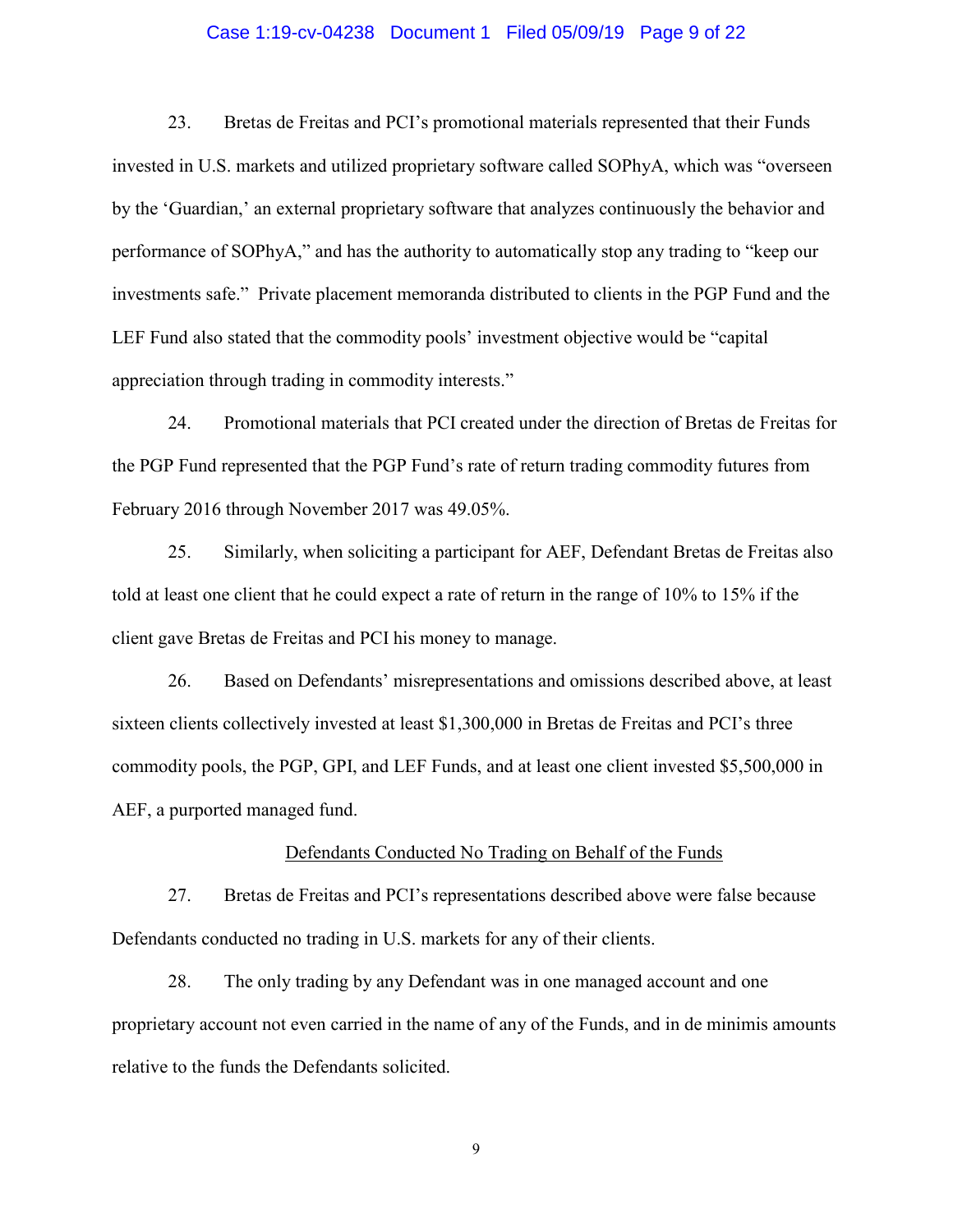#### Case 1:19-cv-04238 Document 1 Filed 05/09/19 Page 10 of 22

29. In March 2016, a PCI employee and his wife opened a joint personal managed account and gave power of attorney to make trading decisions on the account to PCI, under its former name PCM, funding the account with \$35,000. Over the course of three months, the account experienced little trading activity, and gained a total of approximately \$142.

30. In December 2016, PCI, under its former name PCM, opened another futures trading account with trading authorization given to Bretas de Freitas and two other PCI staff Between December 2016 and December 2018, a total of \$155,000 was deposited into this account, \$86,346.82 was lost trading futures in eight months of trading activity, and \$68,653.18 was withdrawn from the account.

# Defendants Made Material Misstatements and Omissions to Clients and Misappropriated Their Money

31. Because Bretas de Freitas, as an AP and controlling person of PCI, never engaged in any commodity trading on behalf of any of the Funds, he knew that the Funds had no performance record and no funds under management. Bretas de Freitas and PCI, therefore, knowingly and intentionally misstated material facts and made omissions to prospective clients and clients by representing that the Funds had positive returns trading commodity futures in U.S. markets, when in fact, the Funds never engaged in any commodity trading.

32. Bretas de Freitas and PCI misappropriated pool participants' monies for their own benefit, in that they never conducted any commodity trading on behalf of pool participants and instead used the pool participants' money for their own purposes, including transferring funds to Bretas de Freitas' personal account, paying payroll, and making payments to participants in a manner akin to a Ponzi scheme.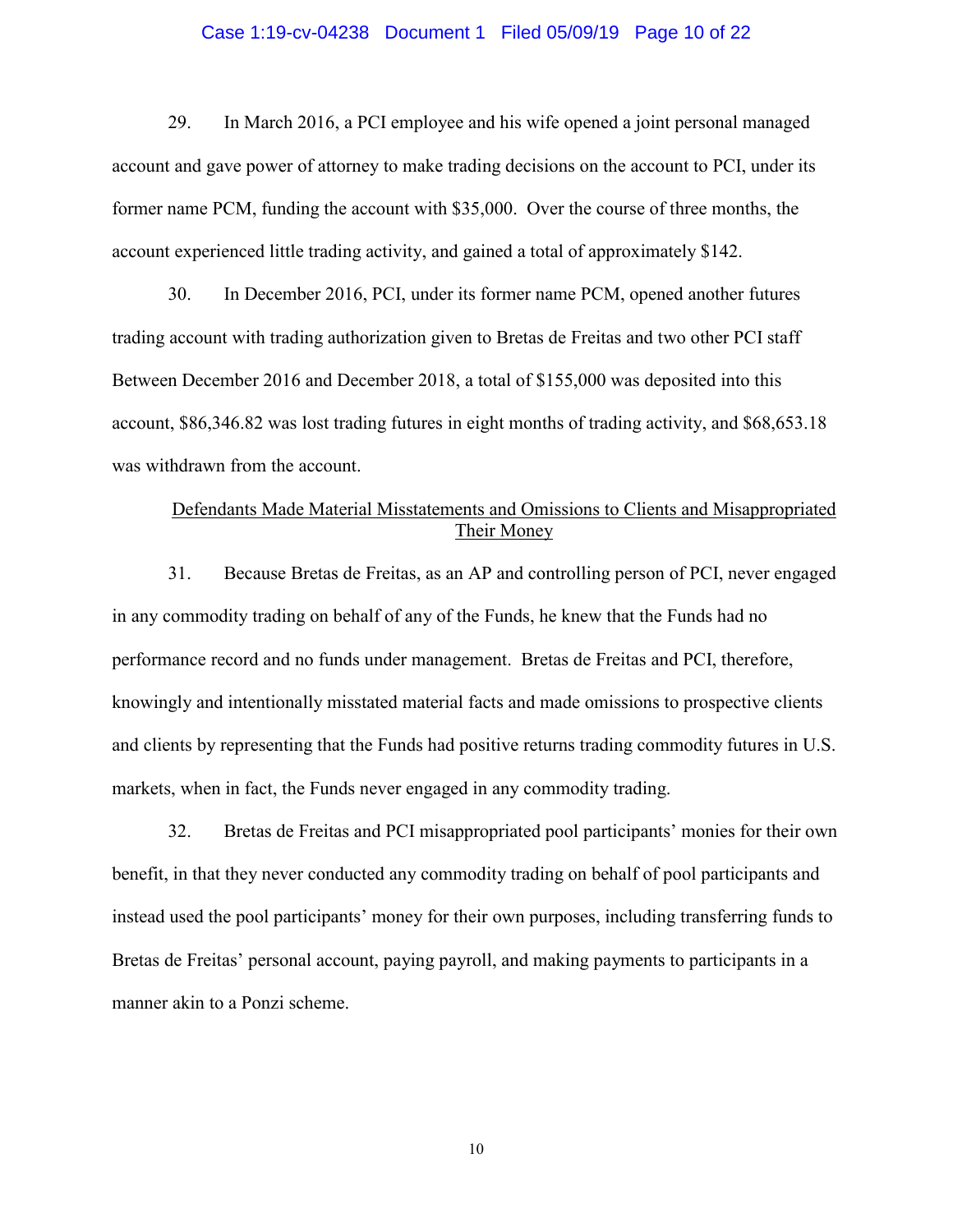#### Case 1:19-cv-04238 Document 1 Filed 05/09/19 Page 11 of 22

33. Bretas de Freitas and PCI also misappropriated the managed fund holders' money, using the funds for purposes other than commodity futures trading, including withdrawing significant funds to Bretas de Freitas' personal accounts.

34. In or around January 2018, Defendants asked some or all of the participants of PGP to transfer their investments into a new fund called Global Partners Investors LLC, representing that the participants would become shareholders in this limited liability company. Defendants represented to the participants that "[t]here will be no change in relation to the investment strategy (SOPhyA)" and purported to issue shares in this new entity worth the sum of their principal investments plus the fictitious profits represented to the participants on false account statements.

35. In or around October 2018, Defendants sent the participants in GPI a resolution to dissolve GPI in thirty days and to pay back all shareholders the value of their shares by no later than November 20, 2018. In the resolution, each participant was promised a return of funds they invested plus the purported profits earned thereon.

36. Defendants have not fully repaid the PGP or GPI participants as promised, nor have they fully repaid the participants in LEF or the managed fund holders in AEF and RM Jr..

# Defendants Issued False Account Statements to Pool Participants and at Least Two Managed Account Holders

37. During the Relevant Period, Defendants mailed or emailed account statements to clients that misrepresented the value of their respective interests in the Funds and concealed Bretas de Freitas and PCI's misappropriation of their monies. In particular, the account statements Defendants issued to clients depicted false returns for the Funds, misrepresented the value of the clients' respective accounts, and concealed Defendants' misappropriation of their clients' moneys.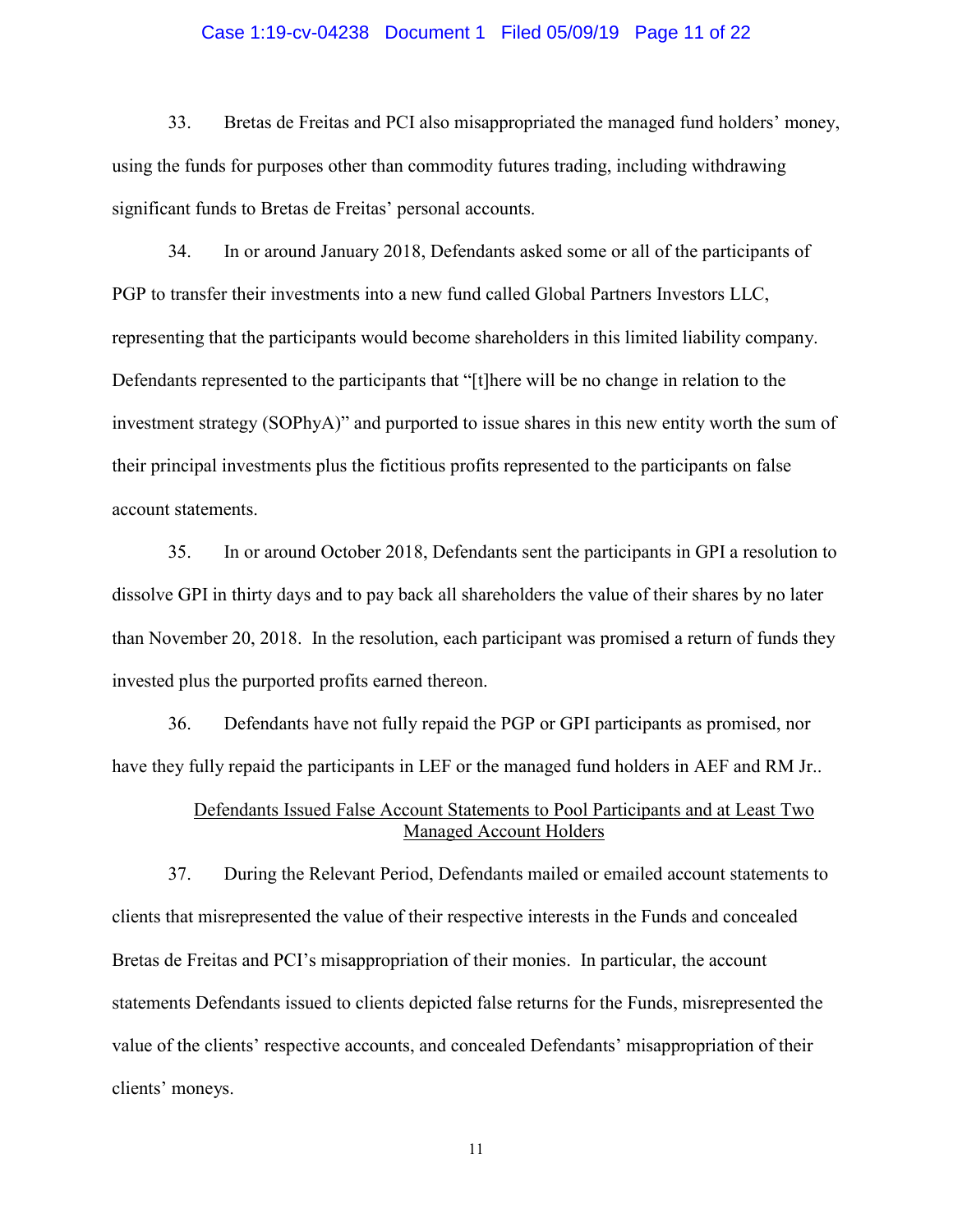#### Case 1:19-cv-04238 Document 1 Filed 05/09/19 Page 12 of 22

#### Defendant Fabio Bretas de Freitas Made False Statements and Omissions to the NFA

38. In furtherance of its official duties under the Act, the NFA conducts periodic audits and examinations of NFA members as a means of monitoring and assuring compliance with NFA rules, the Act, and the Regulations.

39. In early November 2017, the NFA commenced an examination of PCI. During the examination, NFA staff asked Bretas de Freitas to provide information and documents in order to determine whether PCI was soliciting and/or operating any commodity pools or managing any customer accounts. NFA staff also reviewed Defendants' bank records to determine whether Defendants were complying with the Act, the Regulations, and NFA rules in connection with operating either commodity pools or managing commodity accounts. In particular, NFA staff sought to confirm whether Bretas de Freitas and PCI were properly investing customer funds entrusted to them and not misappropriating those funds by making unauthorized transfers to themselves or others.

40. During the examination, the NFA received documents relating to the PGP Fund from a PCI employee and asked Bretas de Freitas the purpose of the fund. Bretas de Freitas falsely represented to NFA staff that: i) the PGP Fund was a private equity fund created to develop intellectual property to be sold to other businesses; ii) the PGP Fund had extended over \$700,000 in loans to him and PCI; iii) he would pay back all purported PGP Fund loans by June 8, 2018, and he would remove himself from PGP Fund and have no further ownership in the Fund; and iv) after, June 8, 2018, that he had repaid the purported PGP Fund loans. Bretas de Freitas showed NFA staff checks purportedly representing those repayments.

41. When NFA staff attempted to confirm Bretas de Freitas' representations concerning his involvement with the PGP Fund and his repayment of all purported PGP loans,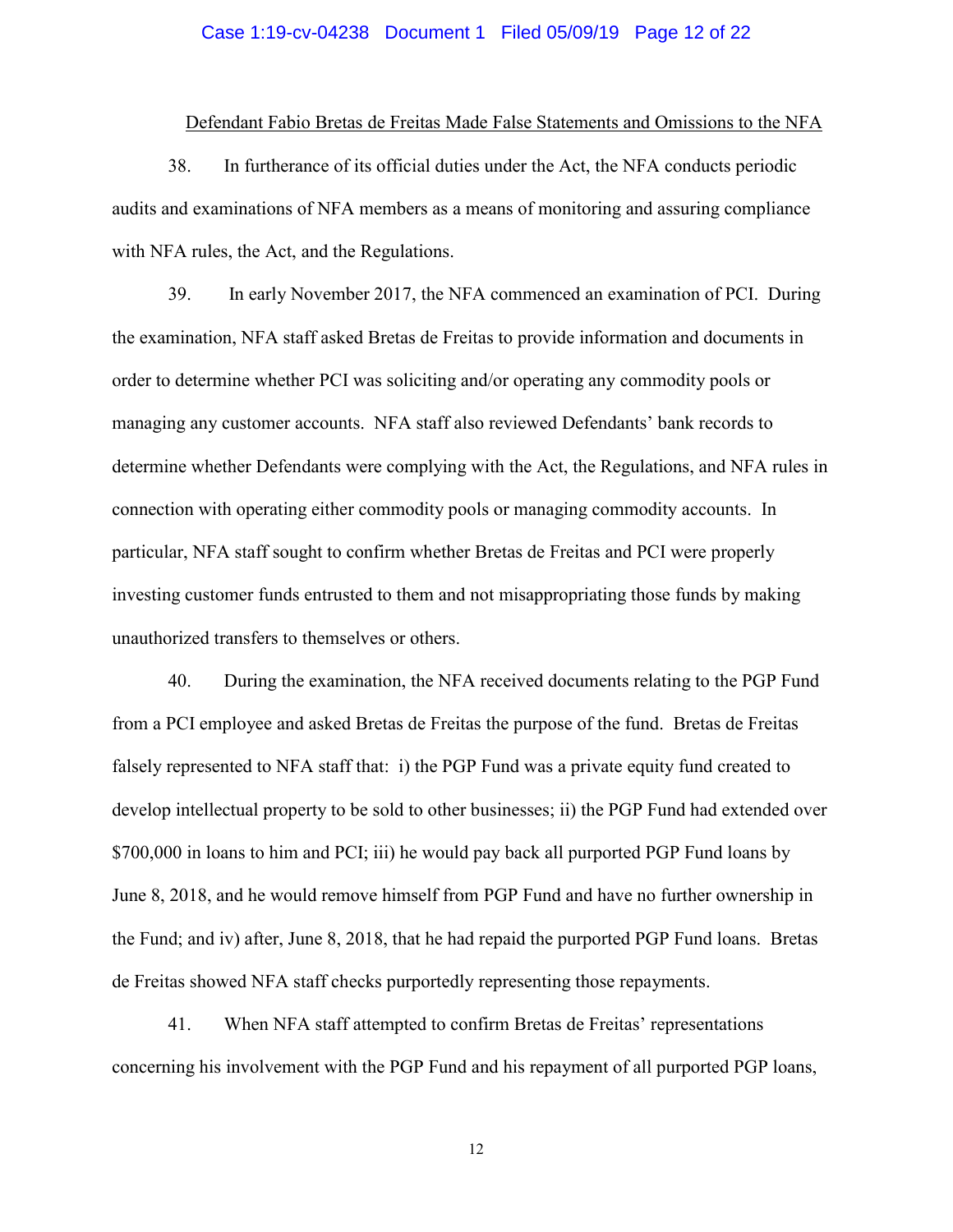#### Case 1:19-cv-04238 Document 1 Filed 05/09/19 Page 13 of 22

Bretas de Freitas set up a fictitious email account and led NFA staff to believe that they were communicating with a purported PGP Fund lender. In fact, Bretas de Freitas controlled the email account and used the account to impersonate the purported lender and to falsely communicate to NFA staff that the purported loan was "for the company [PGP] use [sic] with some on-going projects and temporary needs from Fabio."

42. By their material misrepresentations and omissions to NFA staff described above, Bretas de Freitas and provided false, fictitious, and fraudulent statements to NFA, a designated and registered futures association.

# **V. VIOLATIONS OF THE COMMODITY EXCHANGE ACT COUNT I**

# **Violations of Section 4b(a)(1)(A**) **and** (**C) the Act: Fraud by Misrepresentations and Misappropriation**

43. The allegations set forth in paragraphs 1 through 42 are re-alleged and incorporated herein.

44. Section  $4b(a)(1)(A)$  and (C) of the Act, 7 U.S.C. §  $6b(a)(1)(A)$ , (C) (2012), make it unlawful "for any person, in or in connection with any order to make, or the making of, any contract of sale of any commodity in interstate commerce or for future delivery that is made, or to be made, on or subject to the rules of a designated contract market, for or on behalf of any other person –  $(A)$  to cheat or defraud or attempt to cheat or defraud the other person; ... or (C) willfully to deceive or attempt to deceive the other person by any means whatsoever in regard to any order or contract or the disposition or execution of any order or contract, or in regard to any act of agency performed, with respect to any order or contract for . . . the other person."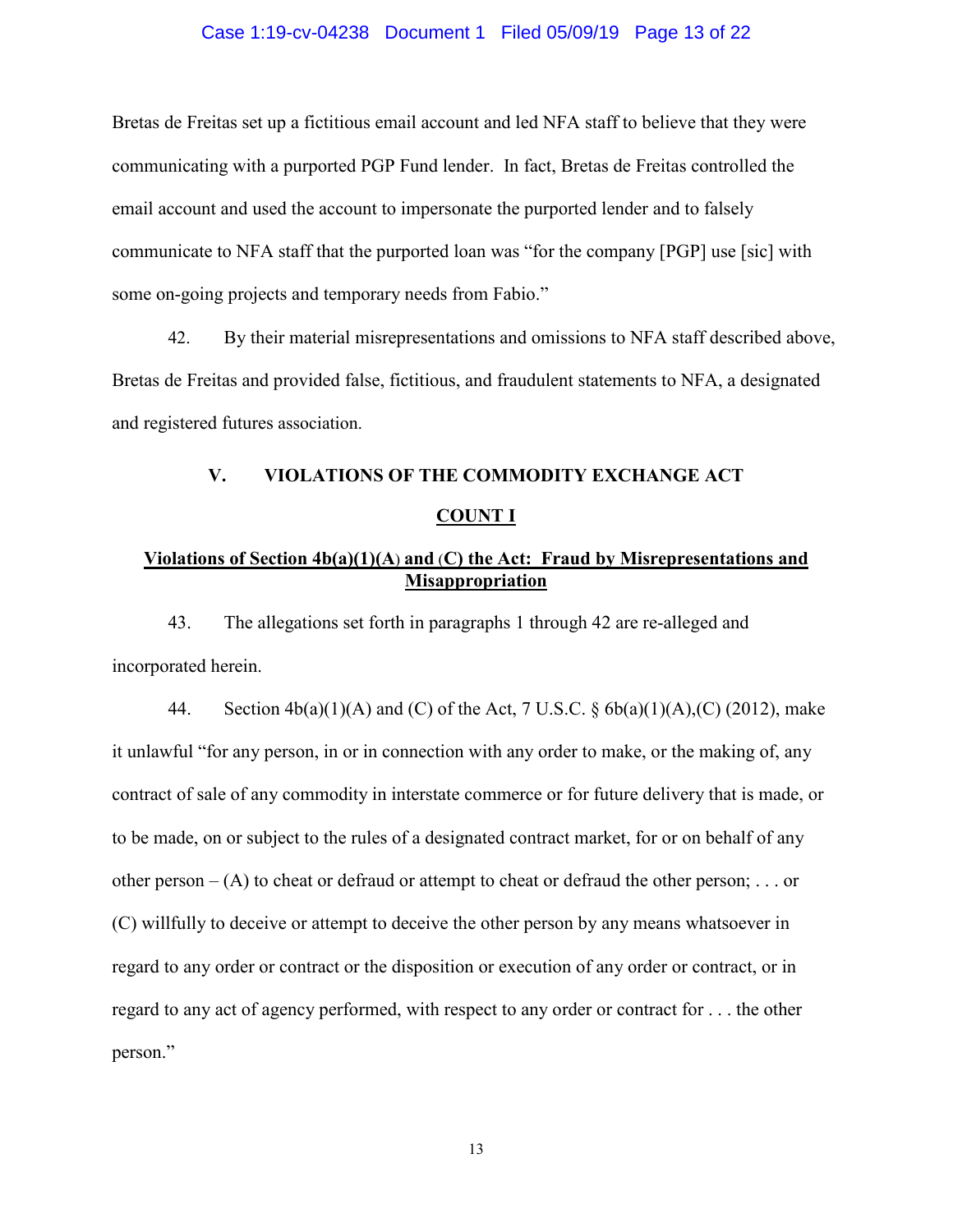#### Case 1:19-cv-04238 Document 1 Filed 05/09/19 Page 14 of 22

45. During the Relevant Period, Defendants Bretas de Freitas and PCI violated 7 U.S.C. § 6b(a)(1)(A) and (C), in that they cheated or defrauded or attempted to cheat or defraud and willfully deceived or attempted to deceive clients or prospective clients by: i) falsely representing that their Funds traded commodity interests in U.S. markets and utilized proprietary software called SOPhyA, which was overseen by the "Guardian," additional proprietary software that continuously analyzed the performance of SOPhyA, and automatically stopped trading to ensure the safety of investments; ii) falsely representing that the PGP Fund had 49.05% rate of return from February 2016 through November 2017 trading commodity futures, when, in fact, Defendants never traded commodity futures on behalf of any of the Funds; and iii) misappropriating clients' monies.

46. Defendants engaged in this violative conduct in or in connection with orders to make, or the making of, contracts of sale of commodities, for future delivery, made, or to be made, on or subject to the rules of a designated contract market, for or on behalf of such other persons.

47. Bretas de Freitas controlled PCI, and did not act in good faith or knowingly induced, directly or indirectly, the acts constituting PCI's, violations alleged in this count. Bretas de Freitas is thereby liable for PCI's violations of 7 U.S.C.  $\S$  6b(a)(1)(A) and (C) pursuant to Section 13(b) of the Act, 7 U.S.C. § 13c(b) (2012).

48. Bretas de Freitas was acting as an agent of PCI, when he violated the Act with regard to the clients, therefore, PCI, as Bretas de Freitas' principal, is liable for Bretas de Freitas' acts constituting violations of 7 U.S.C. § 6b(a)(1)(A) and (C) pursuant to Section 2(a)(1)(B) of the Act, 7 U.S.C. § 2(a)(1)(B) (2012), and Regulation 1.2, 17 C.F.R. § 1.2 (2018).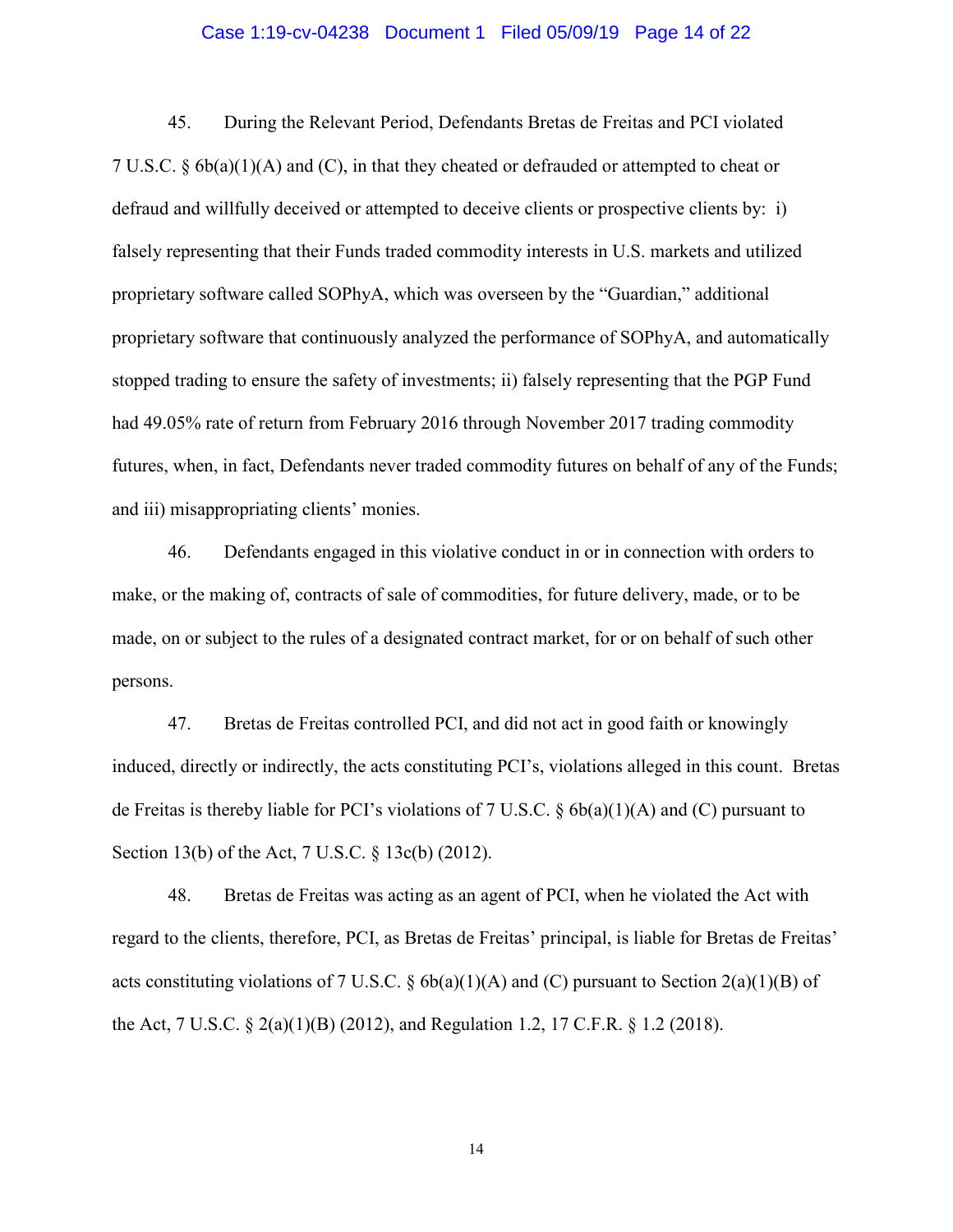#### Case 1:19-cv-04238 Document 1 Filed 05/09/19 Page 15 of 22

49. Each material misrepresentation or omission and each misappropriation made during the Relevant Period, including but not limited to those specifically alleged herein, is alleged as a separate and distinct violation of 7 U.S.C.  $\delta$  6b(a)(1)(A),(C).

## **COUNT II**

## **Violations of Section 4b(a)(1)(B) of the Act: Fraud by False Statements**

50. The allegations set forth in paragraphs 1 through 42 are re-alleged and incorporated herein.

51. Section  $4b(a)(1)(B)$  of the Act, 7 U.S.C. §  $6b(a)(1)(B)$  (2012), makes it unlawful "for any person, in or in connection with any order to make, or the making of, any contract of sale of any commodity in interstate commerce or for future delivery that is made, or to be made, on or subject to the rules of a designated contract market, for or on behalf of any other person – . . . (B) willfully to make or cause to be made to the other person any false report or statement or willfully to enter or cause to be entered for the other person any false record."

52. Defendants Bretas de Freitas and PCI violated 7 U.S.C. § 6b(a)(2)(B), in that these Defendants willfully made or caused to be made false statements to their clients that misrepresented that the Funds traded commodity futures, the value of the clients' respective interest in the Funds' pools and managed fund, and concealed Bretas de Freitas and PCI's misappropriation of their monies.

53. Bretas de Freitas and PCI engaged in this violative conduct in or in connection with orders to make, or the making of, contracts of sale of commodities, for future delivery, made, or to be made, on or subject to the rules of a designated contract market, for or on behalf of such other persons.

54. Bretas de Freitas controlled PCI, and did not act in good faith or knowingly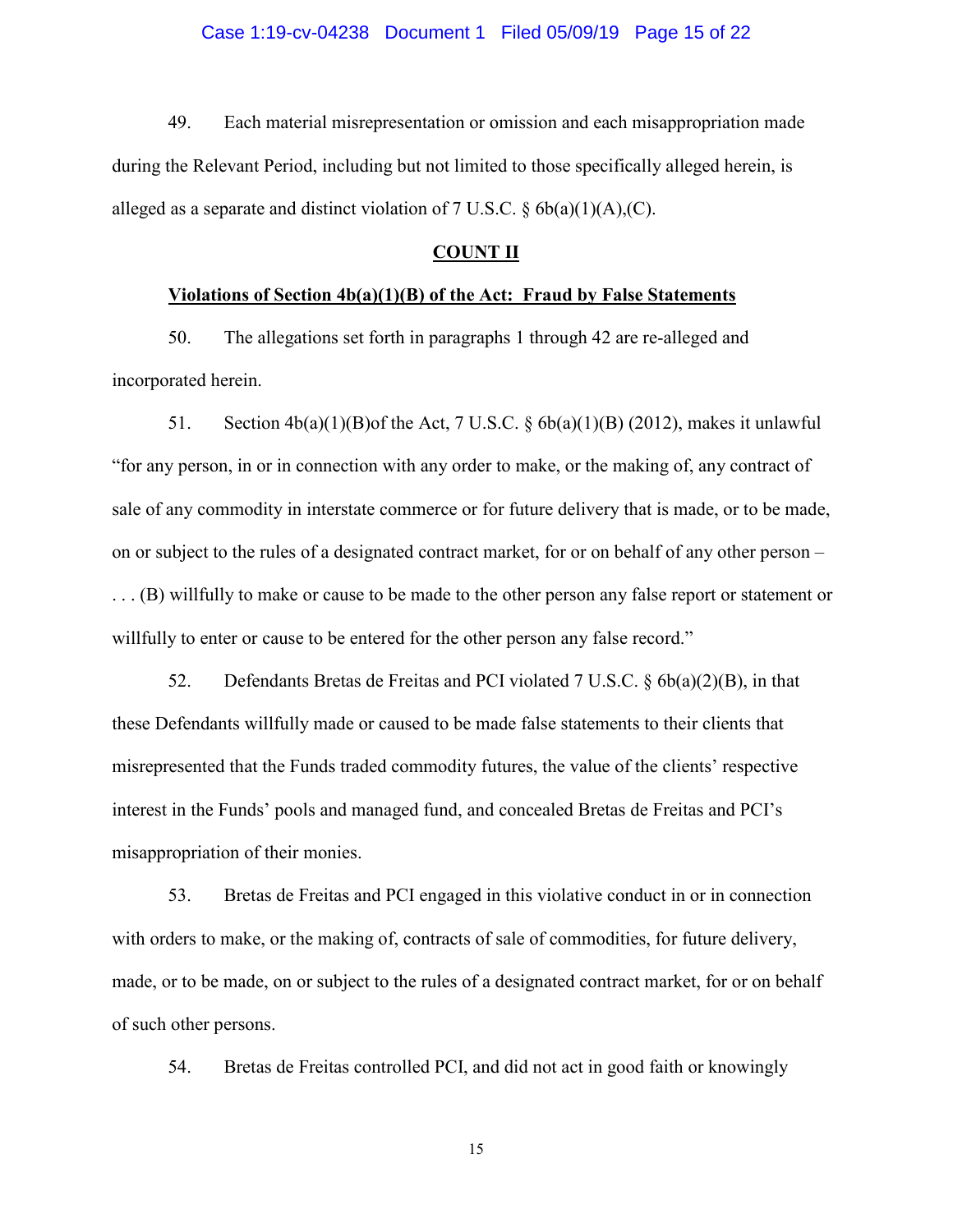#### Case 1:19-cv-04238 Document 1 Filed 05/09/19 Page 16 of 22

induced, directly or indirectly, the acts constituting PCI's violations alleged in this count. Bretas de Freitas is thereby liable for PCI's violations of 7 U.S.C.  $\delta$  6b(a)(1)(B) pursuant to 7 U.S.C.  $§$  13c(b).

55. Bretas de Freitas was acting as an agent of PCI when he violated the Act with regard to the commodity pool participants, therefore, PCI as Bretas de Freitas' principal, is liable for Bretas de Freitas' acts constituting violations of 7 U.S.C. § 6b (a)(1)(B), pursuant to 7 U.S.C.  $\S$  2(a)(1)(B) and 17 C.F.R.  $\S$  1.2.

56. Each false report or statement made during the Relevant Period, including but not limited to those specifically alleged herein, is alleged as a separate and distinct violation of 7 U.S.C. § 6b(a)(1)(B).

#### **COUNT III**

# **Violations of Section 4***o***(1) of the Act: Fraud by a CPO and CTA and by an AP of a CPO and CTA**

57. The allegations set forth in paragraphs 1 through 42 are re-alleged and incorporated herein.

58. During the Relevant Period, PCI acted as a CPO with regard to the commodity pools, the PGP Fund, the GPI Fund, and the Latam Eagle Fund f/k/a Phy Palme Fund, in that it engaged in a business that is of the nature of a commodity pool, investment trust, syndicate, or similar form of enterprise, and, in connection therewith, solicited, accepted or received from others, funds, securities, or property, either directly or through capital contributions, the sale of stock or other forms of securities or otherwise, for the purpose of trading in commodity interests.

59. Similarly, with regard to the PGP Fund, the GPI Fund, and the Latam Eagle Fund f/k/a Phy Palme Fund, Bretas de Freitas acted as an AP of a CPO in that he solicited funds for the PGP Fund, the GPI Fund, and the Latam Eagle Fund f/k/a Phy Palme Fund.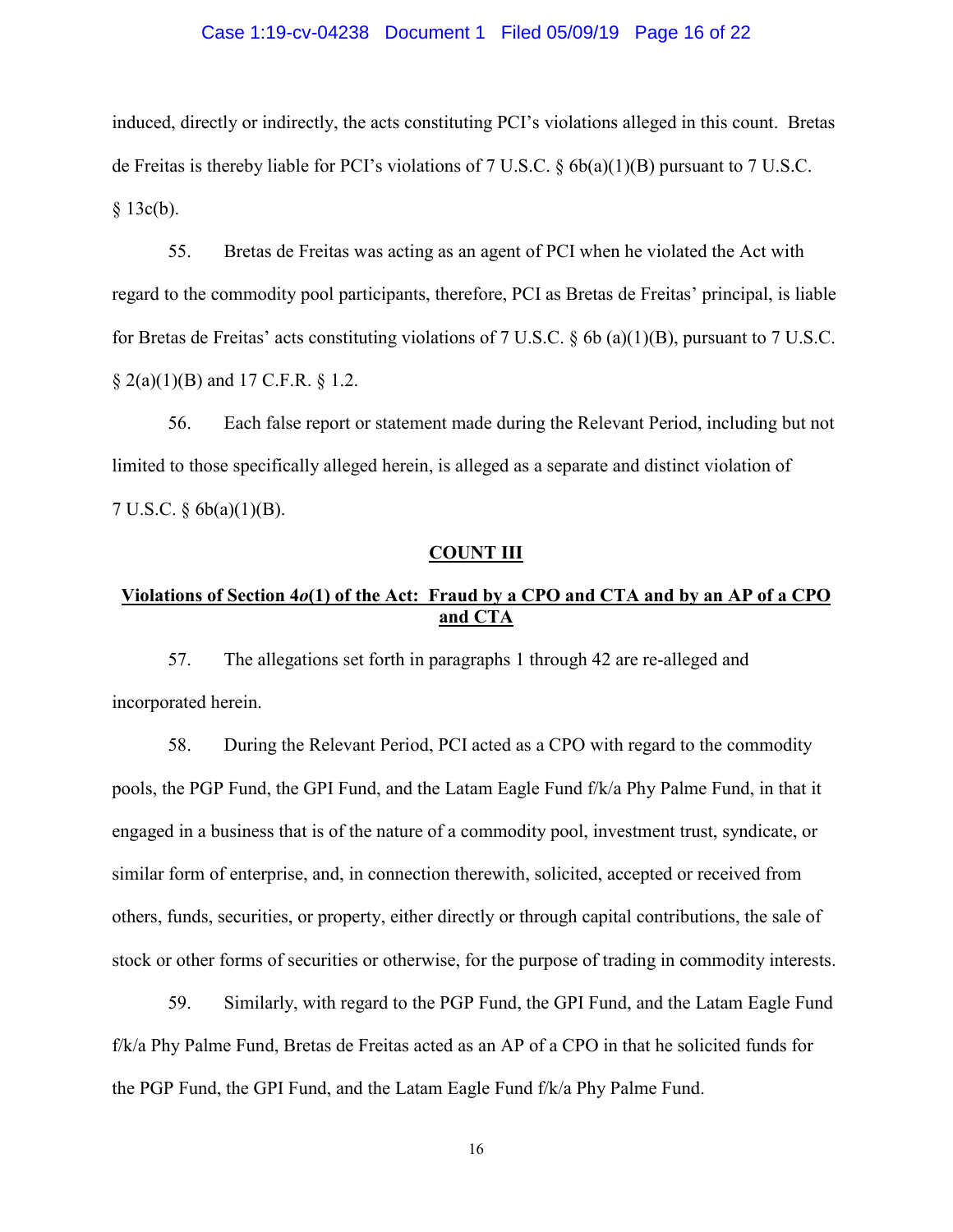#### Case 1:19-cv-04238 Document 1 Filed 05/09/19 Page 17 of 22

60. During the Relevant Period, PCI acted as a CTA with regard to the managed funds AEF and RM Jr. in that for compensation or profit, it engaged in the business of advising others as to the value of or advisability of trading in any contract of sale of a commodity for future delivery.

61. Similarly, with regard to AEF and RM Jr ,Bretas de Freitas also acted as an AP of a CTA in that he solicited funds for AEF and RM Jr..

62. During the Relevant Period, PCI, and Bretas de Freitas violated 7 U.S.C. § 6*o*(1), in that as a CPO and CTA and as APs of a CPO and a CTA, they directly or indirectly employed or are employing a device, scheme, or artifice to defraud their commodity pool participants and managed fund holders, or have engaged or are engaging in transactions, practices or a course of business which operated as a fraud or deceit upon commodity pool participants and managed fund holders by: i) falsely representing that PCI's Funds traded commodity interests in U.S. markets and utilized proprietary software called SOPhyA, which was overseen by the "Guardian," additional proprietary software that continuously analyzed the performance of SOPhyA, and automatically stopped trading to ensure the safety of investments; ii) falsely representing that the PGP Fund had a 49.05% rate of return from February 2016 through November 2017 trading commodity futures, when, in fact, PCI, and Bretas de Freitas never traded commodity futures on behalf of any of the Funds; and iii) misappropriating clients' moneys.

63. Bretas de Freitas controlled PCI and did not act in good faith or knowingly induced, directly or indirectly, the acts constituting PCI's violations alleged in this count. Bretas de Freitas is thereby liable for PCI's violations of 7 U.S.C. § 6*o*(1) pursuant to 7 U.S.C. § 13c(b).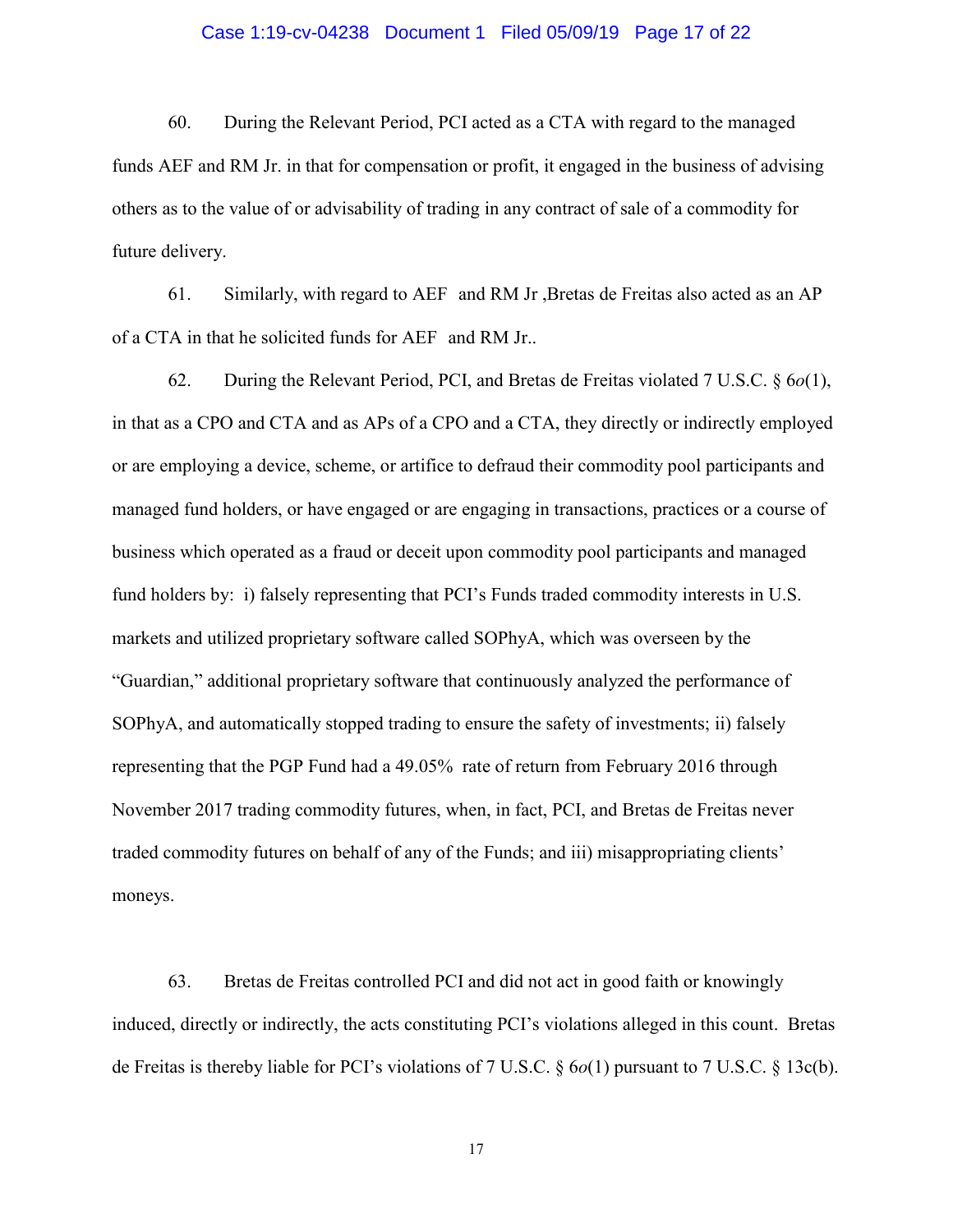#### Case 1:19-cv-04238 Document 1 Filed 05/09/19 Page 18 of 22

64. Bretas de Freitas was acting as an agent of PCI when he violated the Act with regard to PCI's clients, therefore, PCI as Bretas de Freitas' principal, is liable for his acts constituting violations of 7 U.S.C. § 6*o*(1) pursuant to 7 U.S.C. § 2(a)(1)(B) and 17 C.F.R. § 1.2.

65. Each act of making false reports, false statements, and material omissions, and each misappropriation that occurred during the Relevant Period, including but not limited to those specifically alleged herein, is alleged as a separate and distinct violation of 7 U.S.C. § 6*o*(1).

## **COUNT IV**

#### **Violation of Section 9(a)(4) of the Act: Misrepresentations to and Omissions from NFA**

66. The allegations set forth in paragraphs 1 through 42are re-alleged and incorporated herein.

67. Section 9(a)(4) of the Act, 7 U.S.C. § 13(a)(4) (2012), makes it unlawful for any person willfully to falsify, conceal, or cover up by trick, scheme or artifice a material fact, or to make any false, fictitious, or fraudulent statements or representations, or to make or use any false writing or document knowing the same to contain any false, fictitious, or fraudulent statement or entry to a registered entity, board of trade, swap data repository, or futures association designated or registered under the Act and acting in furtherance of its official duties under the Act.

68. Bretas de Freitas violated 7 U.S.C. § 13(a)(4) by willfully concealing material facts and/or making false, fictitious, or fraudulent statements or representations to NFA, a futures association registered under the Act, in connection with an examination that NFA conducted of PCI beginning in November 2017 in furtherance of NFA's official duties under the Act.

69. Specifically, during the examination, Bretas de Freitas falsely represented to NFA staff that: i) PGP Fund was a private equity fund created to develop intellectual property to be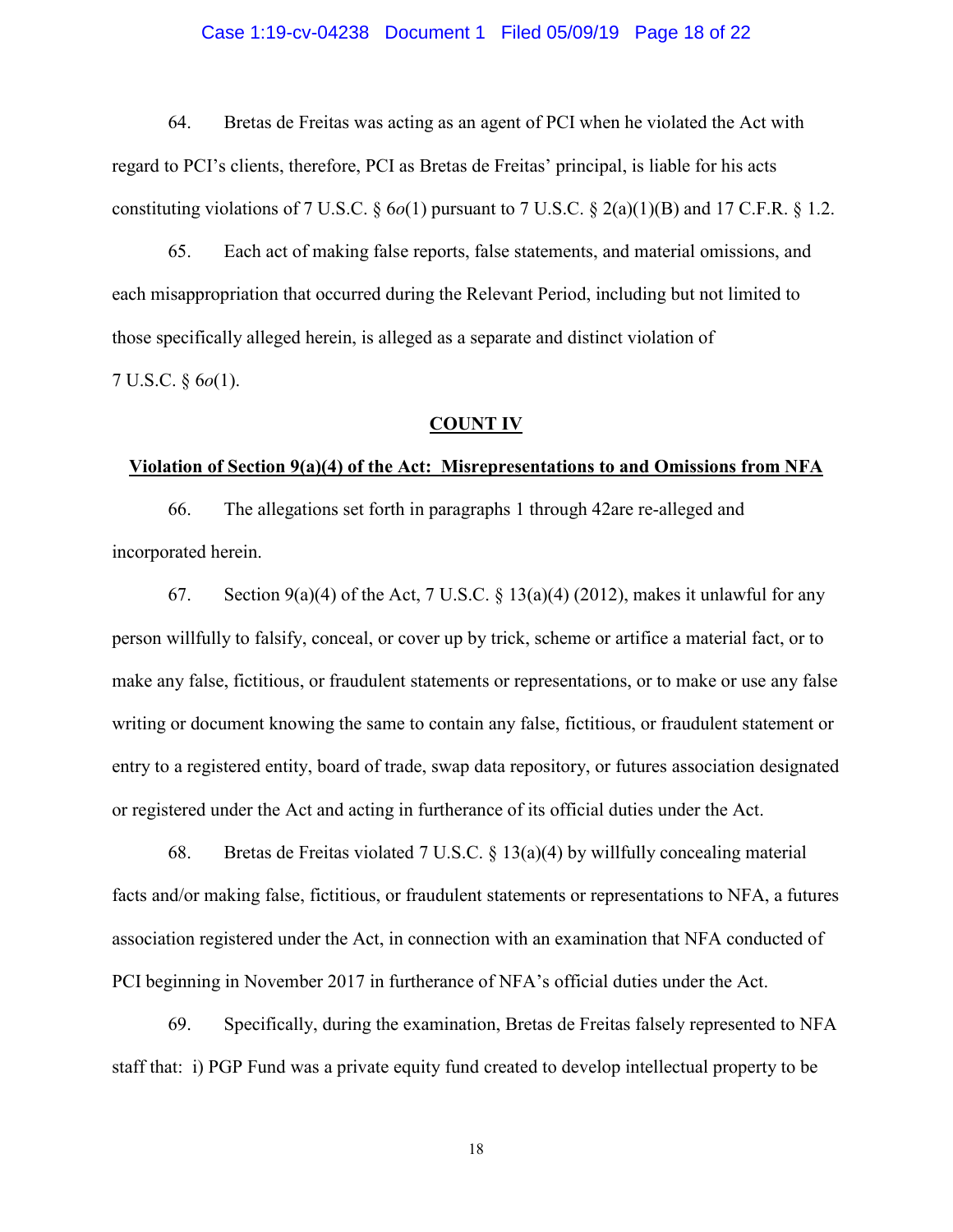#### Case 1:19-cv-04238 Document 1 Filed 05/09/19 Page 19 of 22

sold to other businesses; ii) the PGP Fund had extended over \$700,000 in loans to him and PCI; iii) he would pay back all purported PGP Fund loans by June 8, 2018, and he would remove himself from the PGP Fund and have no further ownership in the Fund; and iv) after June 8, 2018, that he had repaid the purported PGP Fund loans. He also showed NFA staff false checks purportedly representing those repayments.

70. Moreover, Bretas de Freitas set up a fictitious email account and led NFA staff to believe that they were communicating with a purported PGP Fund lender. In fact, Bretas de Freitas used the account to impersonate the purported lender and to falsely communicate to the NFA staff that the purported loan was "for the company [PGP] use [sic] with some on-going projects and temporary needs of Fabio."

71. Each act of willful concealment and/or false, fictitious, or fraudulent statement that Bretas de Freitas made to NFA, a futures association registered under the Act, in connection with the NFA's audit commencing in November 2017 of PCI, conducted in furtherance of NFA's official duties under the Act, including, but not limited to, those specifically alleged herein, is alleged as a separate and distinct violation of 7 U.S.C. § 13(a)(4).

#### **COUNT V.**

#### **DISGORGEMENT OF FUNDS FROM RELIEF DEFENDANTS**

72. Paragraphs 1 through 42 are realleged and incorporated herein.

73. Defendants Bretas de Freitas and PCI have engaged in a fraudulent scheme that defrauded their clients.

74. The PGP Fund, GPI Fund, LEF Fund, AEF, RM Jr. and Phynance Science and Technology Investments S.A a/k/a Phynance Ciencia E Tecnologia Em Investimentos S/A ("PST" )received funds that were obtained as a result of Bretas de Freitas and PCI's fraud.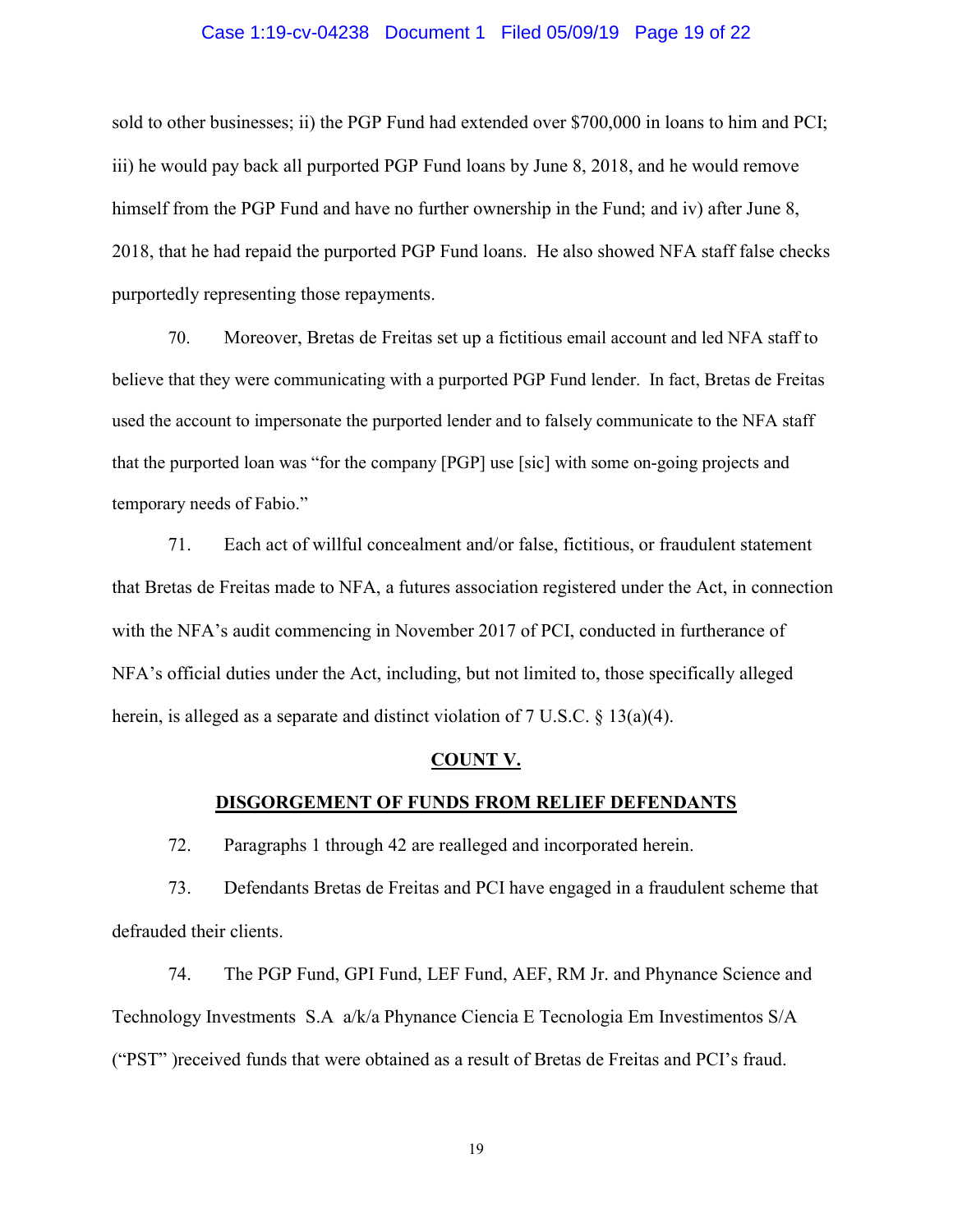#### Case 1:19-cv-04238 Document 1 Filed 05/09/19 Page 20 of 22

75. The Funds and PST have no legitimate entitlement to, or interest in the funds received from Defendants' conduct.

76. The Funds and PST should be required to disgorge the funds that they received from Bretas de Freitas and PCI's fraudulent conduct, or the value of those funds they may have subsequently transferred to third parties.

77. By reason of the foregoing, the Funds and PST hold funds in constructive trust for the benefit of their participants, who were victimized by Bretas de Freitas and PCI's fraud.

## **VI. RELIEF REQUESTED**

WHEREFORE, the Commission respectfully requests that this Court, as authorized by Section 6c of the Act, 7 U.S.C. § 13a-1 (2012), and pursuant to its own equitable powers:

A. Find that Defendants violated Sections 4b(a)(1)(A)-(C), 4*o*(1), and 9(a)(4)of the Act, 7 U.S.C. §§ 6b(a)(2)(A)-(C), 6*o*(1), 13(a)(4) (2012).

B. Enter an order of permanent injunction enjoining Defendants and their affiliates, agents, servants, employees, successors, assigns, attorneys, and all persons in active concert with them, who receive actual notice of such order by personal service or otherwise, from violating 7 U.S.C. §§ 6b(a)(1)(A)-(C), 6*o*(1), and 13(a)(4); and

C. Enter an order of permanent injunction restraining and enjoining Defendants, and their affiliates, agents, servants, employees, successors, assigns, attorneys, and all persons in active concert with them, from directly or indirectly:

- 1. Trading on or subject to the rules of any registered entity, as that term is defined in Section 1a(40) of the Act, 7 U.S.C. § 1a(40) (2012);
- 2. Entering into any transactions involving "commodity interests" (as that term is defined in Regulation 1.3, 17 C.F.R. § 1.3 (2018), for their own personal account or for any account in which he has a direct or indirect interest;
- 3. Having any commodity interests traded on their behalf;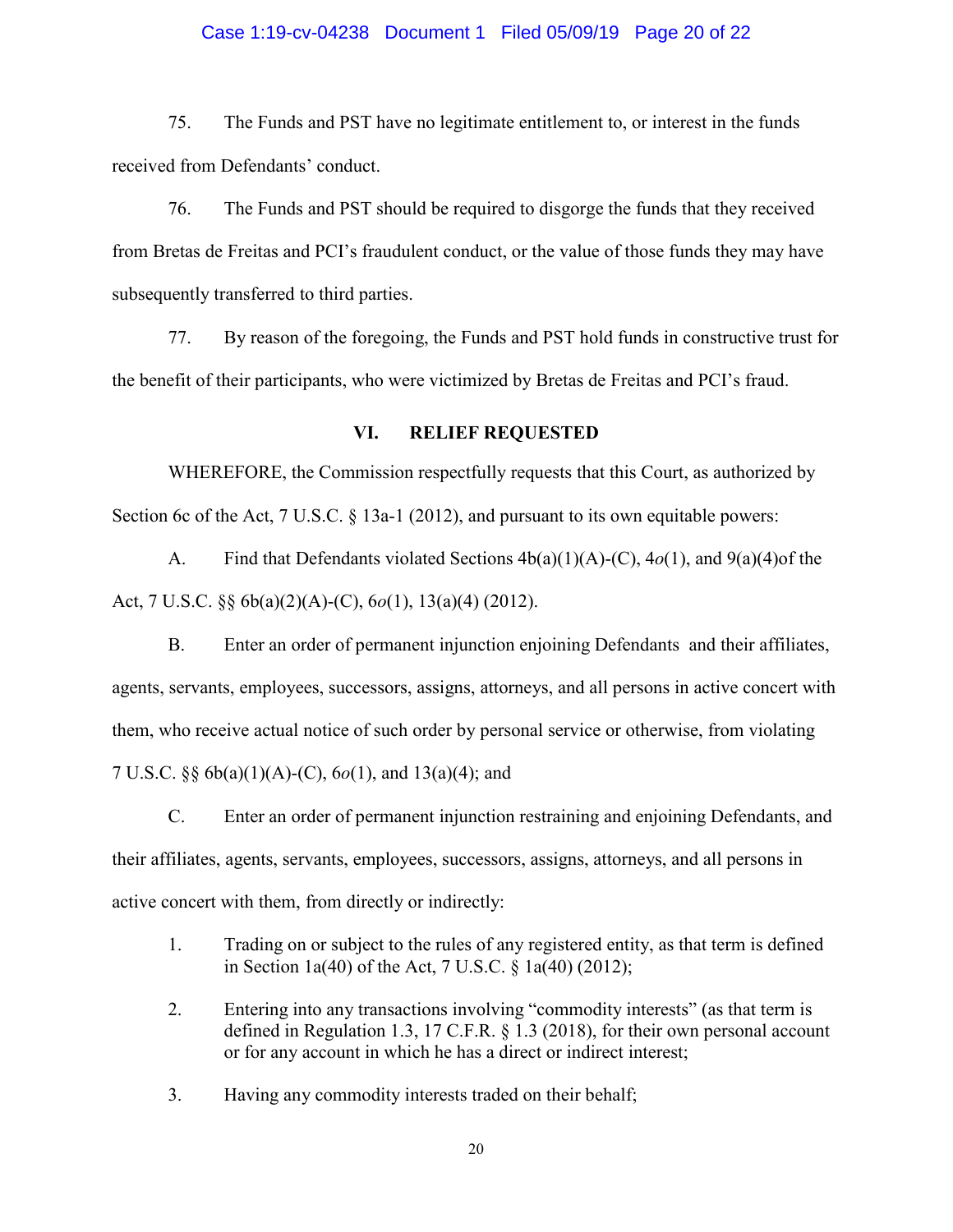- 4. Controlling or directing the trading for or on behalf of any other person or entity, whether by power of attorney or otherwise, in any account involving commodity interests;
- 5. Soliciting, receiving or accepting any funds from any person for the purpose of purchasing or selling any commodity interests;
- 6. Applying for registration or claiming exemption from registration with the Commission in any capacity, and engaging in any activity requiring such registration or exemption from registration with the Commission, except as provided for in Regulation 4.14(a)(9), 17 C.F.R. § 4.14(a)(9) (2018); and/or
- 7. Acting as a principal (as that term is defined in Regulation 3.1(a), 17 C.F.R.  $\S$  3.1(a) (2018)), agent or any other officer or employee of any person (as that term is defined in 7 U.S.C. § 1a(38) ) registered, exempted from registration or required to be registered with the Commission, except as provided for in 17 C.F.R. § 4.14(a)(9).
- D. Enter an order directing Defendants and Relief Defendants, as well as any third-

party transferee and/or successors thereof, to disgorge, pursuant to such procedure as the Court may order, all benefits received including, but not limited to, salaries, commissions, loans, fees, revenues, and trading profits derived, directly or indirectly, from acts or practices which constitute violations of the Act as described herein, including pre-judgment and post-judgment interest;

E. Enter an order requiring Defendants to make restitution to persons who have sustained losses proximately caused by the violations described herein, including pre-judgment and post-judgment interest;

F. Enter an order directing Defendants to rescind, pursuant to such procedures as the Court may order, all contracts and agreements, whether implied or express, entered into between Defendants and any of the customers whose funds were received by Defendants as a result of the acts and practices which constituted violations of the Act as described herein;

G. Enter an order directing Defendants to pay a civil monetary penalty assessed by